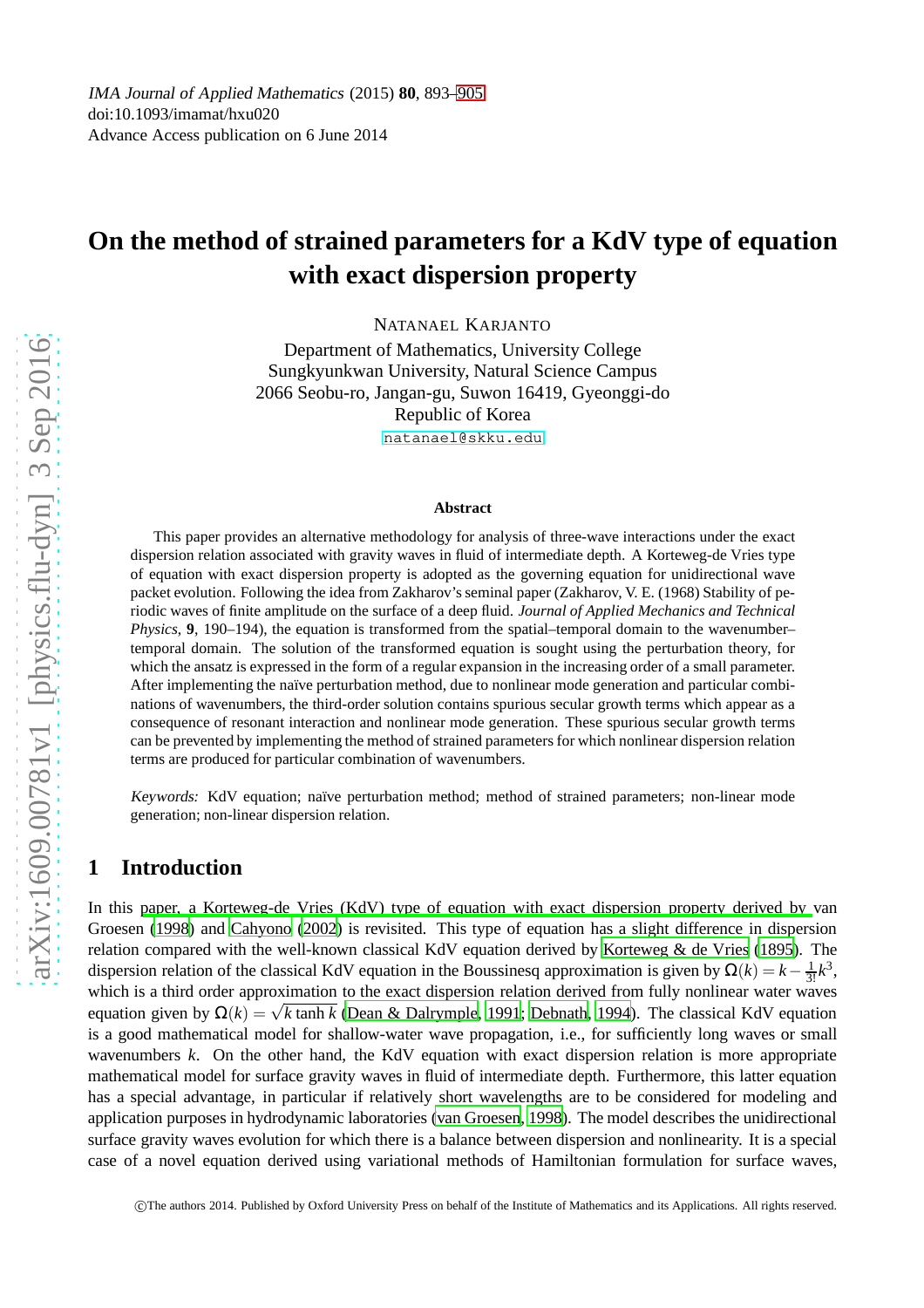named as the AB equation by the authors themselves [\(van Groesen & Andonowati, 2007\)](#page-11-1). Recently, it has been shown that this AB equation provides an accurate description for unidirectional surface wave packet evolution [\(van Groesen](#page-11-2) *et al.*, [2010](#page-11-2)). The authors illustrated the accuracy of the model in two different cases: for steady periodic Stokes' waves and for severely distorting running downstream bichromatic wave packets.

Although the theory of resonant interactions for surface gravity waves in a more general context is well established, this paper offers an alternative methodology for analysis of three wave interactions under the exact dispersion associated with gravity waves in fluid of intermediate depth. The existence of resonant interactions among surface gravity water waves was first observed by [Phillips \(1960,](#page-11-3) [1961\)](#page-11-4). He showed that three-wave resonance with quadratic interactions is impossible while four-wave resonance with cubic nonlinearity is essential since the interactions provide a dominant coupling between modes. Several early works on the theory of r[esonant interactions amongst others are presented by](#page-10-2) [Benney](#page-9-3)[\(1962\)](#page-9-3)[,](#page-10-2) [Longuet-Higgins \(1962](#page-10-1)[\) and](#page-10-2) Hasselman [\(1962](#page-10-2), [1963\)](#page-10-3). The behaviour of wave group interaction in water of intermediate depth has been examined by [Bird & Peregrine](#page-9-4) [\(2001](#page-9-4)). The interested readers may consult a comprehensive account of theory and experiment on wave interaction phenomena, both in fluids at rest and in shear flows, in the book by [Craik \(1985\)](#page-9-5).

The focus of this paper is to find semi-analytical solution of the KdV equation with exact dispersion relation by implementing the perturbation theory [\(Nayfeh, 1973;](#page-11-5) [Kevorkian & Cole, 1981;](#page-10-4) [Hinch, 1991\)](#page-10-5). Other alternative methods, such as the Adomian decomposition method, may also be implemented to obtain a series solution of the equation [\(Adomian, 1994;](#page-9-6) [Wazwaz, 2009](#page-11-6)). It has been shown that Adomian decomposition method is closely related to perturbation method [\(Sadat, 2010\)](#page-11-7), where the author illustrated them in some heat conduction problems. More than a decade ago, finding semi-analytic solution of the KdV equation with exact dispersion rela[tion by implementing the pertubation theory has been attempted by Cahyono in his PhD thesis \(](#page-9-0)Cahyono, [2002](#page-9-0)). The author, however, did not attempt to make any transformation of the governing equation from the spatial–temporal (*xt*) domain to the wavenumber–temporal (*kt*) domain. In this paper, we adopt the idea from [Zakharov \(1968\)](#page-12-1) by performing such transformation by applying the Fourier transform with respect to the wavenumber variable *k*. As a consequence, the original governing equation of partial differential equation is reduced to an ordinary differential equation that depends only on the temporal variable *t*. After implementing the naïve perturbation method, also known as the Stokes expansion method, it is obtained that depending on the wavenumber combination, the third-order solution contains secular growth terms which appear to be the consequence of resonant interaction and nonlinear mode generation. Due to this perturbation series approach, the rise of a spurious secular variation of the solution is in contradiction with the periodic behaviour of the waves. By improving the method of perturbation, the occurrence of spurious secular growth terms can thus be prevented.

One of the improved perturbation techniques is called the method of strained parameters, which is also known as the Lindstedt–Poincaré method [\(Nayfeh, 1973](#page-11-5); [Dingemans, 1997](#page-9-7)). Another similar technique to remove spurious secular growth terms with a subtle difference to the method of strained parameters is known as the renomalization technique. This technique involves a variable substitution applied at the end result of the naïve perturbation method. The method of strained parameters, on the other hand, utilizes a variable transformation at an earlier stage to tackle resonant driving terms as a cause for spurious secular growth. Using this method, both the transformed wave field and the dispersion relation are expressed and expanded in the powers of a small, positive parameter  $\varepsilon$ , most often represents the wave steepness. Furthermore, by requiring the vanishing of spurious secular growth terms, it leads to expressions for the *n*<sup>th</sup>-order, nonlinear dispersion relations  $\Omega_n$ ,  $n \in \mathbb{N}$ . This method was initially developed by Lindstedt and later Poincaré showed that the expansions obtained earlier by Lindstedt's technique are asymptotic, thus, coined the name of the technique as the Lindstedt–Poincaré method. Although the method has been discovered for more than a century, it is still as effective as it was back then. In this paper, we combine both the methods of naïve perturbation and strained parameters to derive a semi-analytic solution of the KdV equation with exact dispersion relation.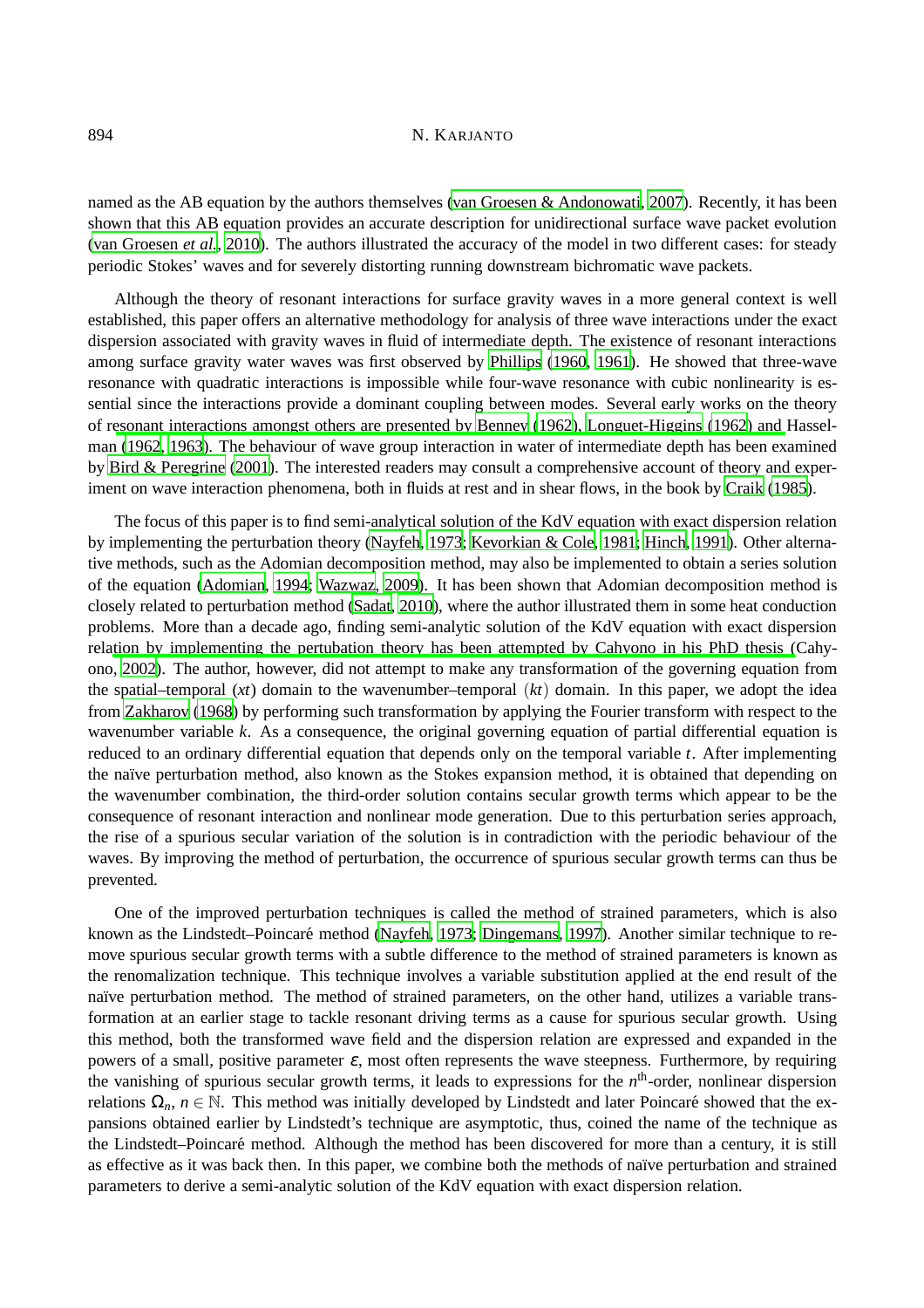As mentioned earlier, the transformation of the governing equation from the *xt* domain to the *kt* domain is implemented by adopting the approach from Zakharov's seminal paper [\(Zakharov, 1968](#page-12-1)). Nonetheless, there is an essential difference in term of employing the governing equations. The Zakharov integral equation, also known as Zakharov's equation, is derived from the fully nonlinear equation for water waves. The governing equations for wave motion are given by the Laplace equation for wave potential, kinematic and dynamic boundary conditions at the free surface and a kinematic boundary condition at the bottom. The Zakharov integral equation describes the slow temporal evolution of the dominant Fourier components of a weakly nonlinear surface gravity wave field on deep water [\(Dingemans & Otta, 2001\)](#page-9-8). On the other hand, the KdV equation with exact dispersion relation is a unidirectional model for surface wave packet propagation for intermediate water depth. This equation is derived from Boussinesq equations by implementing a unidirectionalization procedure. Boussinesq equations are derived from the fully nonlinear water wave equations governed by the Laplace equations for the fluid potential and dynamic and kinematic boundary conditions at the free surface [\(Debnath, 1994;](#page-9-2) [Cahyono, 2002](#page-9-0)).

Using the assumption of narrow-band spectra, expressing the surface wave packet as a superposition of the first- and the second-order harmonic intermediate waves and non-harmonic long wave and implementing the method of multiple time-scale, the corresponding complex-valued wave packet amplitude satisfies temporal and spatial nonlinear Schrödinger equations, depending on the choice of dynamic frame of reference variables (van Groesen, [1998](#page-11-0); [Karjanto, 2006](#page-10-6)). The latter equation has been chosen as a mathematical model for freak wave generation in a hydrodynamic laboratory and several families of solutions exhibit large amplitude increase, phase singularity, wavefront dislocation and frequency downshift, as shown both theoretically and experimentally [\(Karjanto](#page-10-7) *et al.*, [2002](#page-10-7); [Huijsmans](#page-10-8) *et al.*, [2005](#page-10-8); [van Groesen](#page-11-8) *et al.*, [2005](#page-11-8), [2006;](#page-11-9) [Andonowati](#page-9-9) *et al.*, [2007;](#page-9-9) [Karjanto & van Groesen](#page-10-9)[,](#page-9-10) [2007](#page-10-9)[,](#page-9-10) [2008,](#page-10-10) [2009](#page-10-11)[,](#page-9-10) [2010](#page-10-12)[\). Interested](#page-9-10) readers are also encouraged to consult Dysthe & Trulsen [\(1999\)](#page-9-10); [Henderson](#page-10-13) *et al.* [\(1999\)](#page-10-13); [Osborne](#page-11-10) *et al.* [\(2000\)](#page-11-10); [Osborne](#page-11-11) [\(2001](#page-11-11)); [Onorato](#page-11-12) *et al.* [\(2001,](#page-11-12) [2006](#page-11-13)); [Pelinovsky](#page-11-14) *et al.* [\(2000](#page-11-14)); [Kharif & Pelinovsky](#page-10-14) [\(2003](#page-10-14)); [Kharif](#page-10-15) *et al.* [\(2009\)](#page-10-15); [Zhakarov](#page-12-2) *et al.* [\(2006\)](#page-12-2); Solli *[et al.](#page-11-15)* [\(2007\)](#page-11-15); [Dyachenko & Zakharov \(2008\)](#page-9-11); [Shrira & Geogjaev \(2010\)](#page-11-16) for more insightful discussions on freak waves.

This paper is organized as follows. In the following section, we will introduce the KdV type of equation with exact dispersion property, taking its Fourier transform and implementing the naïve perturbation method to obtained a transformed equation in the Fourier domain. Section [3](#page-5-0) explains the method of strained parameters, i.e. an effective procedure to get rid spurious secular growth terms occurred due to resonant interaction and nonlinear mode generation employed by the naïve perturbation method. Section [4](#page-7-0) presents a validity analysis of the second-order nonlinear dispersion relation and provides potential wavenumber thresholds for the transition from the shallow-water wave to intermediate-water wave and from the intermediate-water wave to deep-water wave. Finally, some conclusions are presented at the end of the paper.

### <span id="page-2-2"></span>**2 Na¨ıve perturbation method**

Consider a nonlinear dispersive wave equation for a mathematical model of wave packet propagation. In this study, w[e adopt the KdV type of equation with exact dispersion property and an imposed initial condition](#page-11-0)<sup>[1](#page-2-0)</sup> (van Groesen, [1998](#page-11-0)). It reads

<span id="page-2-1"></span>
$$
\partial_t \eta + i\Omega(-i\partial_x)\eta + \frac{3}{4}\partial_x(\eta^2) = 0, \qquad \eta(x,0) = u_1(x), \qquad x \in \mathbb{R}, \qquad t \ge 0.
$$
 (1)

The derivation of this equation using variational structure as well as its relationship with the classical KdV equation are explained by [van Groesen & de Jager \(1994](#page-11-17)). In this equation,  $\eta(x,t)$  denotes surface wave eleva-

<span id="page-2-0"></span><sup>&</sup>lt;sup>1</sup>An initial value problem is considered in this paper. A boundary value problem or a signalling problem can also be studied by imposing an initial signal at a boundary instead of an initial condition.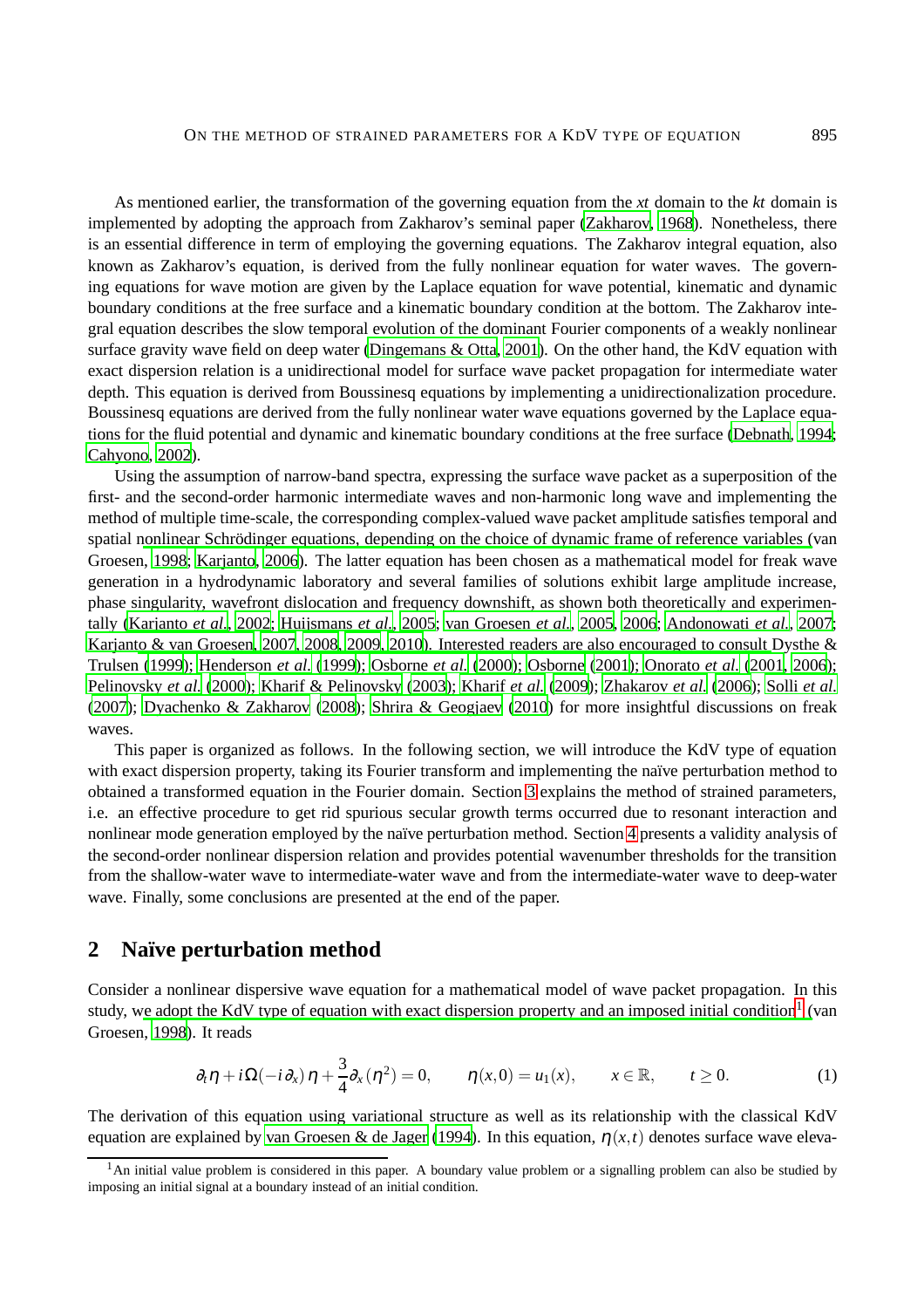tion,  $Ω$  is a skew-symmetric preudo-differential (Fourier-integral) operator related to the exact linear dispersion relation, in non-normalized form given as  $\Omega(k) = \sqrt{gk \tanh(kh)}$ , where *g* is the acceleration of gravity and *h* is the water depth [\(Lamb, 1994\)](#page-10-16). According to Airy (linear) wave theory, for shallow-water wave, where *kh* ≪ 1, the linear dispersion relation reduces to  $\Omega(k) = k\sqrt{gh}$  and for deep-water wave, where  $kh \gg 1$ , the linear dispersion relation reduces to  $\Omega(k) = \sqrt{gk}$  [\(Phillips](#page-11-18), [1977;](#page-11-18) [Dingemans, 1997\)](#page-9-7). In normalized form, the exact linear dispersion relation reads  $\Omega(k) = \sqrt{k \tanh k}$ . For dispersive wave equation,  $\Omega(k)$  is a real-valued function for all  $k \in \mathbb{R}$  and is an odd function, i.e.  $\Omega(-k) = -[\Omega(k)]^* = -\Omega(k)$ . The initial condition  $u_1(x) = \mathcal{O}(\varepsilon)$ , where  $0 < \varepsilon \ll 1$  and  $u_1 \in L^1(\mathbb{R})$ .

Implementing Zakharov's approach [\(Zakharov](#page-12-1), [1968\)](#page-12-1) by applying the Fourier transform with respect to the spatial domain, the governing equation [\(1\)](#page-2-1) is transformed from the spatial–temporal (*xt*) domain into the wavenumber–temporal (*kt*) domain. As a consequence, the initial value problem is reduced from a partial differential equation (PDE) to an ordinary differential equation (ODE) with respect to time variable *t*. We also adopt the following convention and notation to define the Fourier transform, its inverse and the convolution of two functions, respectively:

$$
\hat{\eta}(k,t) = \mathscr{F}\{\eta(x,t)\} = \int_{-\infty}^{\infty} \eta(x,t)e^{ikx} dx
$$

$$
\eta(x,t) = \mathscr{F}^{-1}\{\hat{\eta}(k,t)\} = \frac{1}{2\pi} \int_{-\infty}^{\infty} \hat{\eta}(k,t)e^{-ikx} dk
$$

$$
(\hat{\eta}_1 * \hat{\eta}_2)(k,t) = \int_{-\infty}^{\infty} \hat{\eta}_1(k-\kappa,t)\,\hat{\eta}_2(\kappa,t) d\kappa = \int_{-\infty}^{\infty} \hat{\eta}_1(\kappa,t)\,\hat{\eta}_2(k-\kappa,t) d\kappa.
$$

Applying the Fourier transform to [\(1\)](#page-2-1) yields

<span id="page-3-0"></span>
$$
\partial_t \hat{\eta} + i\Omega(k)\hat{\eta} + \frac{3ik}{8\pi}(\hat{\eta} * \hat{\eta}) = 0, \qquad \hat{\eta}(k,0) = \hat{u}_1(k), \qquad t \ge 0.
$$
 (2)

Introduce the transformation solution  $\hat{u}(k,t) = \hat{\eta}(k,t) e^{i\Omega(k)t}$ , where  $\hat{\eta}(k,t)$  is a solution of [\(2\)](#page-3-0). It turns out that this transformation is rather useful since the solution to the series expansion would have shorter expressions. The transformed KdV equation with exact dispersion relation [\(2\)](#page-3-0) now turns to

$$
\partial_t \hat{u} + \frac{3ik}{8\pi} e^{i\Omega(k)t} \left( \hat{u} e^{-i\Omega(k)t} * \hat{u} e^{-i\Omega(k)t} \right) = 0.
$$
 (3)

Write the transformation solution  $\hat{u}(k,t)$  as a series expansion in  $\varepsilon$ :

<span id="page-3-1"></span>
$$
\hat{u}(k,t) = \sum_{n=1}^{\infty} \hat{u}_n(k,t) = \sum_{n=1}^{\infty} \varepsilon^n \hat{u}^{(n)}(k,t)
$$

and implement the regular (naïve) perturbation method to solve  $(3)$  [\(Nayfeh, 1973](#page-11-5); [Kevorkian & Cole](#page-10-4), [1981\)](#page-10-4). Collecting the terms of like orders in  $\varepsilon$ , setting them equal to zero, a set of differential equations that depends only on the time variable *t* is obtained. Once the solution for the lowest order equation  $\hat{u}^{(1)}$  is found, higher order solutions  $\hat{u}^{(2)}, \hat{u}^{(3)}, \dots$  are solved by integrating these differential equations with respect to *t* and the solutions are expressed in terms of integrals which appear due to convolution terms of the ODEs. The list of equations up to the third order is given as follows:

<span id="page-3-2"></span>
$$
\mathscr{O}(\varepsilon): \qquad \partial_t \hat{u}^{(1)} = 0 \tag{4}
$$

$$
\mathscr{O}(\varepsilon^2): \qquad \partial_t \hat{u}^{(2)} + \frac{3ik}{8\pi} e^{i\Omega(k)t} \left( \hat{u}^{(1)} e^{-i\Omega(k)t} * \hat{u}^{(1)} e^{-i\Omega(k)t} \right) = 0 \tag{5}
$$

$$
\mathscr{O}(\varepsilon^3): \qquad \partial_t \hat{u}^{(3)} + \frac{3ik}{4\pi} e^{i\Omega(k)t} \left( \hat{u}^{(1)} e^{-i\Omega(k)t} * \hat{u}^{(2)} e^{-i\Omega(k)t} \right) = 0. \tag{6}
$$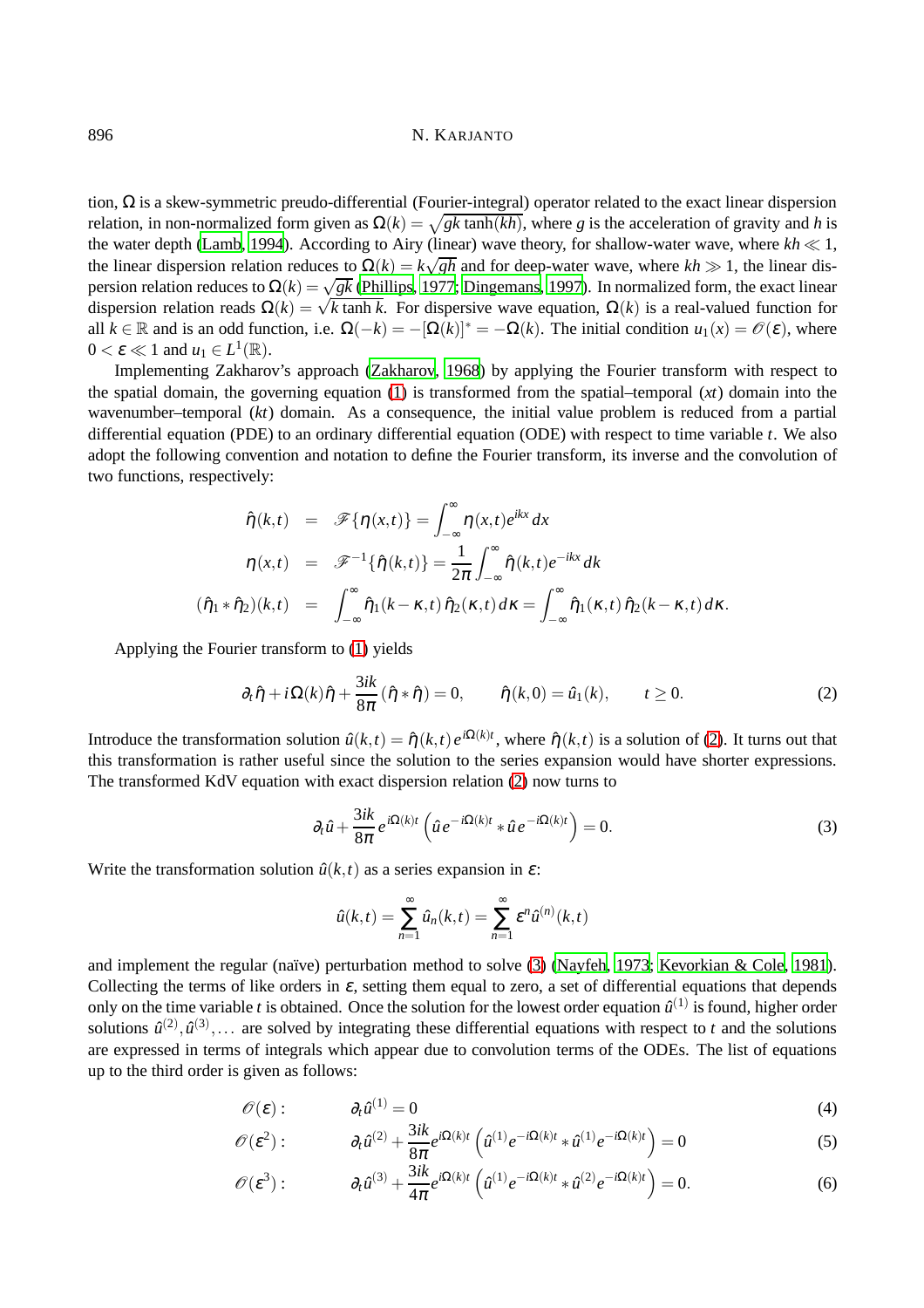<span id="page-4-0"></span>The lowest order equation solves  $\hat{u}^{(1)}(k,t) = \hat{u}^{(1)}(k)$ . The second order solution  $\hat{u}^{(2)}$  is acquired by integrating the second order equation [\(5\)](#page-3-2) with respect to *t* by taking the lower boundary of integration as  $t = 0$ . For  $j \in \mathbb{N}$ , it reads

$$
\hat{u}^{(2)}(k,t) = \begin{cases}\n-\frac{3k}{8\pi} \int_{-\infty}^{\infty} \frac{\hat{v}_{0j}}{\psi_{0j}} \left(e^{i\psi_{0j}t} - 1\right) dk_j, & \text{for } k_j \neq k \\
0, & \text{for } k_j = k\n\end{cases}
$$
\n(7)

where

$$
\hat{v}_{0j} = \hat{u}^{(1)}(k_j) \hat{u}^{(1)}(k - k_j) \n\psi_{0j} = \Omega(k) - \Omega(k_j) - \Omega(k - k_j).
$$

It is obvious that the restriction  $k_j \neq k$ , for  $j \in \mathbb{N}$  is very essential to guarantee the existence of a non-trivial series solution.

To obtain the third order solution  $\hat{u}^{(3)}$ , simply integrate the third order equation [\(6\)](#page-3-2) with respect to the temporal variable *t* and by employing  $t = 0$  as the lower boundary of integration, it is found that for  $k_1 \neq k$ ,  $k_2 \neq k$ ,  $k_1 + k_2 \neq 0$  and  $k_2 - k_1 \neq k$ , it reads

<span id="page-4-1"></span>
$$
\hat{u}^{(3)}(k,t) = \frac{9k}{64\pi^2} \int_{-\infty}^{\infty} \int_{-\infty}^{\infty} k_2 \frac{\hat{v}_{11}}{\psi_{11}} \left( \frac{e^{i\psi_{21}t}}{\psi_{21}} - \frac{e^{i\psi_{02}t}}{\psi_{02}} + C_{11} \right) dk_1 dk_2 + \frac{9k}{64\pi^2} \int_{-\infty}^{\infty} \int_{-\infty}^{\infty} (k - k_2) \frac{\hat{v}_{12}}{\psi_{12}} \left( \frac{e^{i\psi_{22}t}}{\psi_{22}} - \frac{e^{i\psi_{02}t}}{\psi_{02}} + C_{12} \right) dk_1 dk_2
$$
\n(8)

where

$$
C_{11} = \frac{1}{\psi_{02}} - \frac{1}{\psi_{21}}
$$
  

$$
C_{12} = \frac{1}{\psi_{02}} - \frac{1}{\psi_{22}}
$$

$$
\hat{v}_{11} = \hat{u}^{(1)}(k_1)\hat{u}^{(1)}(k_2)\hat{u}^{(1)}(k_2 - k_1) \n\hat{v}_{12} = \hat{u}^{(1)}(k_1)\hat{u}^{(1)}(k_2)\hat{u}^{(1)}(k - k_1 - k_2) \n\psi_{02} = \Omega(k) - \Omega(k_2) - \Omega(k - k_2) \n\psi_{11} = \Omega(k_2) - \Omega(k_1) - \Omega(k_2 - k_1) \n\psi_{12} = \Omega(k - k_2) - \Omega(k_1) - \Omega(k - k_1 - k_2) \n\psi_{21} = \psi_{02} + \psi_{11} = \Omega(k) - \Omega(k_1) - \Omega(k_2 - k_1) - \Omega(k - k_2) \n\psi_{22} = \psi_{02} + \psi_{12} = \Omega(k) - \Omega(k_1) - \Omega(k_2) - \Omega(k - k_1 - k_2).
$$

For either  $k_1 + k_2 = 0$  or  $k_2 - k_1 = k$ , the third order solution produces a spurious secular growth term that grows linearly in time, given as follows:

$$
\hat{u}^{(3)}(k,t) = \begin{cases}\n\frac{9kt}{64\pi^2} \int_{-\infty}^{\infty} \int_{-\infty}^{\infty} k_2 \frac{\hat{v}_{11}}{\psi_{11}} dk_1 dk_2 + \text{non-secular terms}, & \text{for } k_1 + k_2 = 0 \\
\frac{9kt}{64\pi^2} \int_{-\infty}^{\infty} \int_{-\infty}^{\infty} (k - k_2) \frac{\hat{v}_{12}}{\psi_{12}} dk_1 dk_2 + \text{non-secular terms}, & \text{for } k_2 - k_1 = k.\n\end{cases}
$$
\n(9)

This naïve perturbation method will break down when  $t \sim 1/\varepsilon^3$  since  $\hat{u}_3(k,t) = \varepsilon^3 \hat{u}^{(3)}$  will be of the same order of  $\hat{u}_1$  and violate the uniformity of the convergence of the asymptotic expansion. This *t* dependence in  $u_3$  is known as spurious secular growth and arises whenever there is a resonance between  $\hat{u}_2$  and  $\hat{u}_3$ . This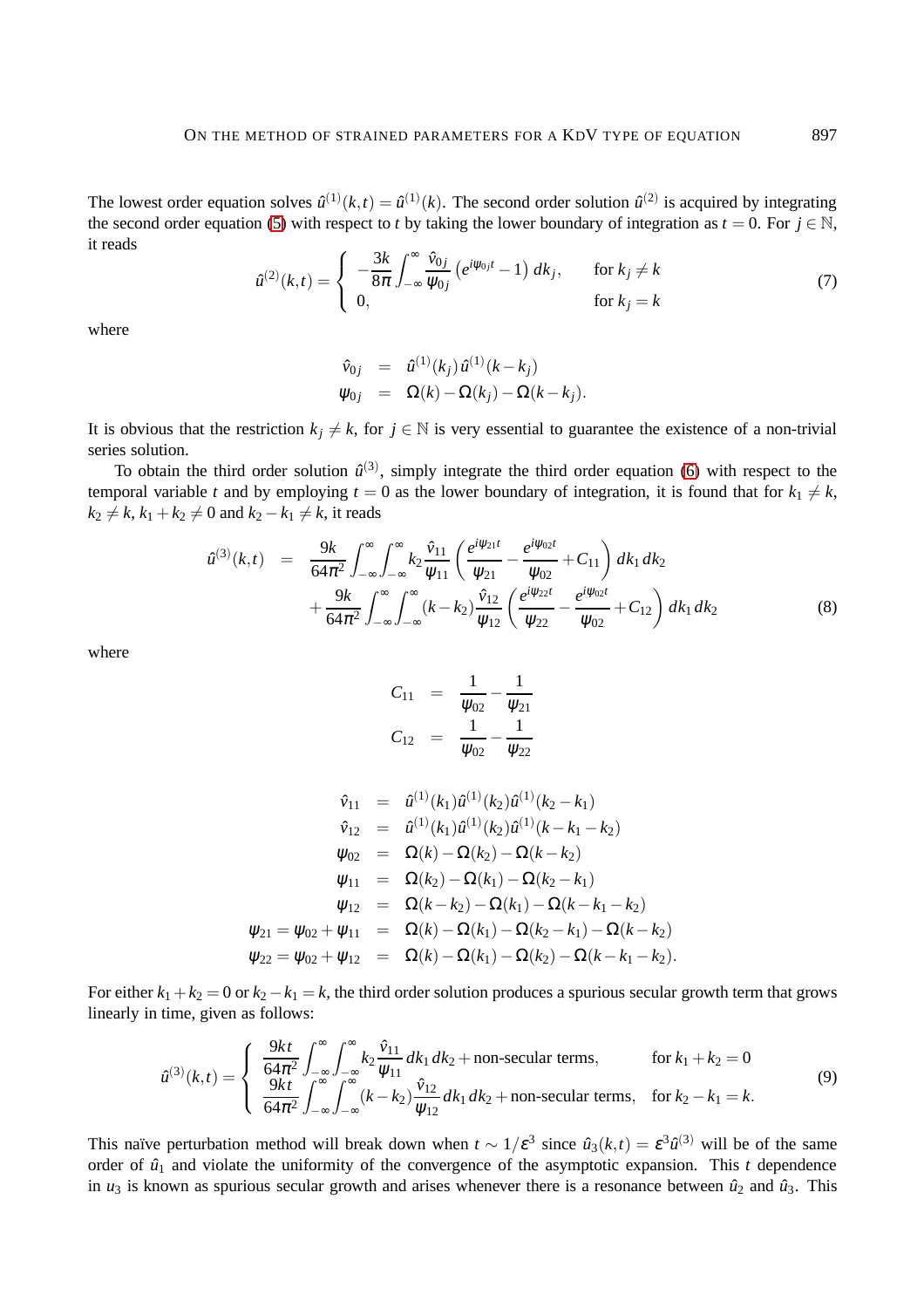resonance is a special case of nonlinear mode generation through nonlinearity and occurs when the wave modes of Fourier components are mixing up and generate other wave modes due to nonlinear effect. This spurious secular growth is undesirable and can be prevented by improving the method of perturbation expansion. It is important to note that an identical spurious secular growth term will also appear even if one implements different techniques to acquire semi-analytical solution of the problem, for instance using the Adomian decomposition method [\(Adomian, 1994](#page-9-6); [Wazwaz](#page-11-6), [2009\)](#page-11-6). In the following section, we will discus the method of strained parameters to show that a bounded solution can be obtained indeed.

### <span id="page-5-0"></span>**3 The method of strained parameters**

<span id="page-5-1"></span>The appearance of resonant terms can be prevented by implementing the method of strained parameters. This method suggests to write the dispersion relation  $\Omega(k)$  as  $\Omega(k;\varepsilon)$  and expand it in the powers of  $\varepsilon$ , expressed as follows:

$$
\Omega(k;\varepsilon) = \sum_{n=0}^{\infty} \varepsilon^n \Omega_n(k) = \Omega_0(k) + \varepsilon \Omega_1(k) + \varepsilon^2 \Omega_2(k) + \cdots,
$$
\n(10)

where the lowest order term  $\Omega_0(k) = \sqrt{k \tanh k} = k \sqrt{\tanh k/k}$  is the exact, linear dispersion relation in normal-ized form given in Section [2](#page-2-2) and the higher order terms represent the  $n<sup>th</sup>$ -order nonlinear dispersion relations. Substituting the series expansion [\(10\)](#page-5-1) into the transformed KdV equation with exact dispersion relation [\(2\)](#page-3-0), we obtain a set of ODEs according to the order of  $\varepsilon$ . The lowest order equation now reads

$$
\mathscr{O}(\varepsilon): \quad \partial_t \hat{\eta}^{(1)} + i \Omega_0(k) \hat{\eta}^{(1)} = 0. \tag{11}
$$

The solution of this equation is  $\hat{\eta}^{(1)}(k,t) = \hat{\eta}^{(1)}(k,0)e^{-i\Omega_0(k)t}$ . Using a similar transformation introduced in the previous section,  $\hat{u}^{(j)}(k,t) = \hat{\eta}^{(j)}(k,t) e^{i\Omega_0(k)t}$ ,  $j \in \mathbb{N}$ , a time independent solution for the lowest order equation is readily obtained:  $\hat{u}^{(1)}(k,t) = \hat{\eta}^{(1)}(k,0) = \hat{u}^{(1)}(k)$ .

Collecting the second-order terms gives us an ODE with the nonlinearity containing the self convolution of the first-order solution  $\hat{\eta}^{(1)}$  and an additional term containing the product of the first-order nonlinear dispersion relation  $\Omega_1(k)$  and the first-order solution  $\hat{\eta}^{(1)}$ , given as follows:

$$
\mathscr{O}(\varepsilon^2): \quad \partial_t \hat{\eta}^{(2)} + i \Omega_0(k) \hat{\eta}^{(2)} + i \Omega_1(k) \hat{\eta}^{(1)} + \frac{3ik}{8\pi} \left( \hat{\eta}^{(1)} \ast \hat{\eta}^{(1)} \right) = 0. \tag{12}
$$

Applying again the transformation introduced earlier and integrating with respect to the temporal variable *t*, we obtain the second-order solution  $\hat{u}^{(2)}(k,t)$ :

$$
\hat{u}^{(2)}(k,t) = \begin{cases}\n-i\Omega_1(k)u^{(1)}(k)t - \frac{3k}{8\pi} \int_{-\infty}^{\infty} \frac{\hat{v}_{0j}}{\Psi_{0j}} \left(e^{i\Psi_{0j}t} - 1\right) dk_j, & \text{for } k_j \neq k \\
-i\Omega_1(k)u^{(1)}(k)t, & \text{for } k_j = k\n\end{cases}
$$
\n(13)

where

$$
\Psi_{0j} = \Omega_0(k) - \Omega_0(k_j) - \Omega_0(k - k_j).
$$

Since the first term of the solution produces an undesirable spurious secular growth in *t* which will be the same order of  $\hat{u}_1$  for  $t \sim 1/\varepsilon^2$ , the first-order nonlinear dispersion relation is chosen to be zero, i.e.  $\Omega_1(k) = 0$ .

Collecting the third-order terms yields an ODE in  $\hat{\eta}^{(3)}$  with nonlinear and nonhomogeneous terms that depend on the previous lower order solutions  $\hat{\eta}^{(1)}$  and  $\hat{\eta}^{(2)}$ . It reads

$$
\mathcal{O}(\varepsilon^3) : \partial_t \hat{\eta}^{(3)} + i \Omega_0(k) \hat{\eta}^{(3)} + i \Omega_2(k) \hat{\eta}^{(1)} + \frac{3ik}{4\pi} \left( \hat{\eta}^{(1)} * \hat{\eta}^{(2)} \right) = 0.
$$
 (14)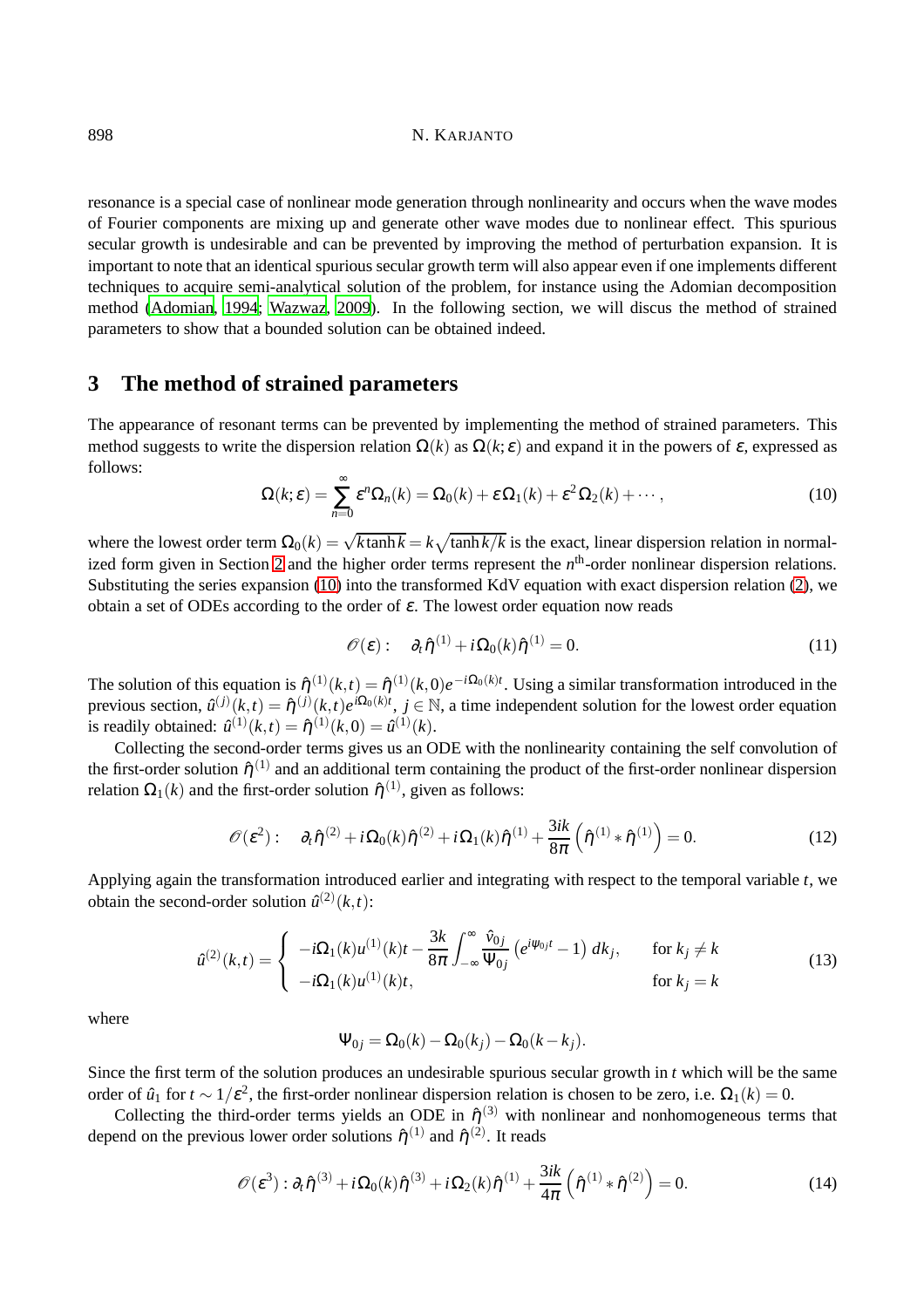Applying again the transformation introduced earlier, we can write an expression for the ODE as follows:

$$
\partial_t \hat{u}^{(3)} = -i\Omega_2(k)\hat{u}^{(1)}(k) + \frac{9ik}{64\pi^2} \int_{-\infty}^{\infty} \int_{-\infty}^{\infty} k_2 \frac{\hat{v}_{11}}{\Psi_{11}} (e^{i\Psi_{21}t} - e^{i\Psi_{02}t}) dk_1 dk_2 \n+ \frac{9ik}{64\pi^2} \int_{-\infty}^{\infty} \int_{-\infty}^{\infty} (k - k_2) \frac{\hat{v}_{12}}{\Psi_{12}} (e^{i\Psi_{22}t} - e^{i\Psi_{02}t}) dk_1 dk_2
$$
\n(15)

where

$$
\Psi_{02} = \Omega_0(k) - \Omega_0(k_2) - \Omega_0(k - k_2) \n\Psi_{11} = \Omega_0(k_2) - \Omega_0(k_1) - \Omega_0(k_2 - k_1) \n\Psi_{12} = \Omega_0(k - k_2) - \Omega_0(k_1) - \Omega_0(k - k_1 - k_2) \n\Psi_{21} = \Psi_{02} + \Psi_{11} = \Omega_0(k) - \Omega_0(k_1) - \Omega_0(k_2 - k_1) - \Omega_0(k - k_2) \n\Psi_{22} = \Psi_{02} + \Psi_{12} = \Omega_0(k) - \Omega_0(k_1) - \Omega_0(k_2) - \Omega_0(k - k_1 - k_2).
$$

In order to prevent the occurrence of spurious secular growth terms, the second-order nonlinear dispersion relation  $\Omega_2(k)$  is chosen to satisfy the following conditions, depending on the combination of the wavenumbers  $k_1$  and  $k_2$ :

• for  $k_1 + k_2 = 0$ 

<span id="page-6-0"></span>
$$
\Omega_2(k) = \frac{9}{64\pi^2} \frac{k}{\hat{u}^{(1)}(k)} \int_{-\infty}^{\infty} \frac{k_1 \hat{U}_1(k_1)}{\Omega_0(2k_1) - 2\Omega_0(k_1)} dk_1
$$
(16)

where

$$
\hat{U}_1(k_1) = \hat{u}^{(1)}(k_1)\hat{u}^{(1)}(-k_1)\hat{u}^{(1)}(-2k_1).
$$

• for  $k_2 - k_1 = k$ 

<span id="page-6-1"></span>
$$
\Omega_2(k) = \frac{9}{64\pi^2} \frac{k}{\hat{u}^{(1)}(k)} \int_{-\infty}^{\infty} \frac{k_1 \hat{U}_2(k_1)}{\Omega_0(2k_1) - 2\Omega_0(k_1)} dk_1 \tag{17}
$$

where

$$
\hat{U}_2(k_1) = -\hat{u}^{(1)}(k_1)\hat{u}^{(1)}(k+k_1)\hat{u}^{(1)}(-2k_1).
$$

To ensure the correspondence with the initial wave profile or wave signal which is a real-valued function, the dispersion relation is also regarded as an odd and a real valued function for all  $k \in \mathbb{R}$ , i.e.  $\Omega(k) = -[\Omega(-k)]^*$  $-\Omega(-k)$ . Note that this is also consistent with the linear dispersion relation for the classical KdV equation which is also an odd function.

The solution of the transformed KdV equation with exact dispersion relation [\(2\)](#page-3-0) up to the third order term now reads

$$
\hat{\eta}(k,t) = \left[\varepsilon \hat{u}^{(1)}(k) + \varepsilon^2 \hat{u}^{(2)}(k,t) + \varepsilon^3 \hat{u}^{(3)}(k,t)\right] e^{-i\left[\Omega_0(k) + \varepsilon^2 \Omega_2(k)\right]t}
$$

where  $\hat{u}^{(1)}$  is the Fourier transform of the initial condition  $u_1(x)/\varepsilon$ ,  $\hat{u}^{(2)}$  and  $\hat{u}^{(3)}$  are the Fourier transforms of the second and the third order solutions, [\(7\)](#page-4-0) and [\(8\)](#page-4-1), respectively;  $\Omega_0(k)$  is the exact linear dispersion relation and  $\Omega_2(k)$  is the second order nonlinear dispersion relation [\(16\)](#page-6-0) or [\(17\)](#page-6-1). By taking the inverse Fourier transform, the solution of the KdV equation with exact dispersion type is readily obtained, up to the third order term is given as follows:

$$
\eta(x,t)=\frac{1}{2\pi}\int_{-\infty}^{\infty}\left[\varepsilon\hat{u}^{(1)}(k)+\varepsilon^2\hat{u}^{(2)}(k,t)+\varepsilon^3\hat{u}^{(3)}(k,t)\right]e^{-i\left(kx+\left[\Omega_0(k)+\varepsilon^2\Omega_2(k)\right]t\right)}dk+\mathscr{O}(\varepsilon^4).
$$

The following section discusses the validity analysis of the of the solution obtained by the method of strained parameters and a potential wavenumber threshold for the transition from intermediate-water wave to deep-water wave.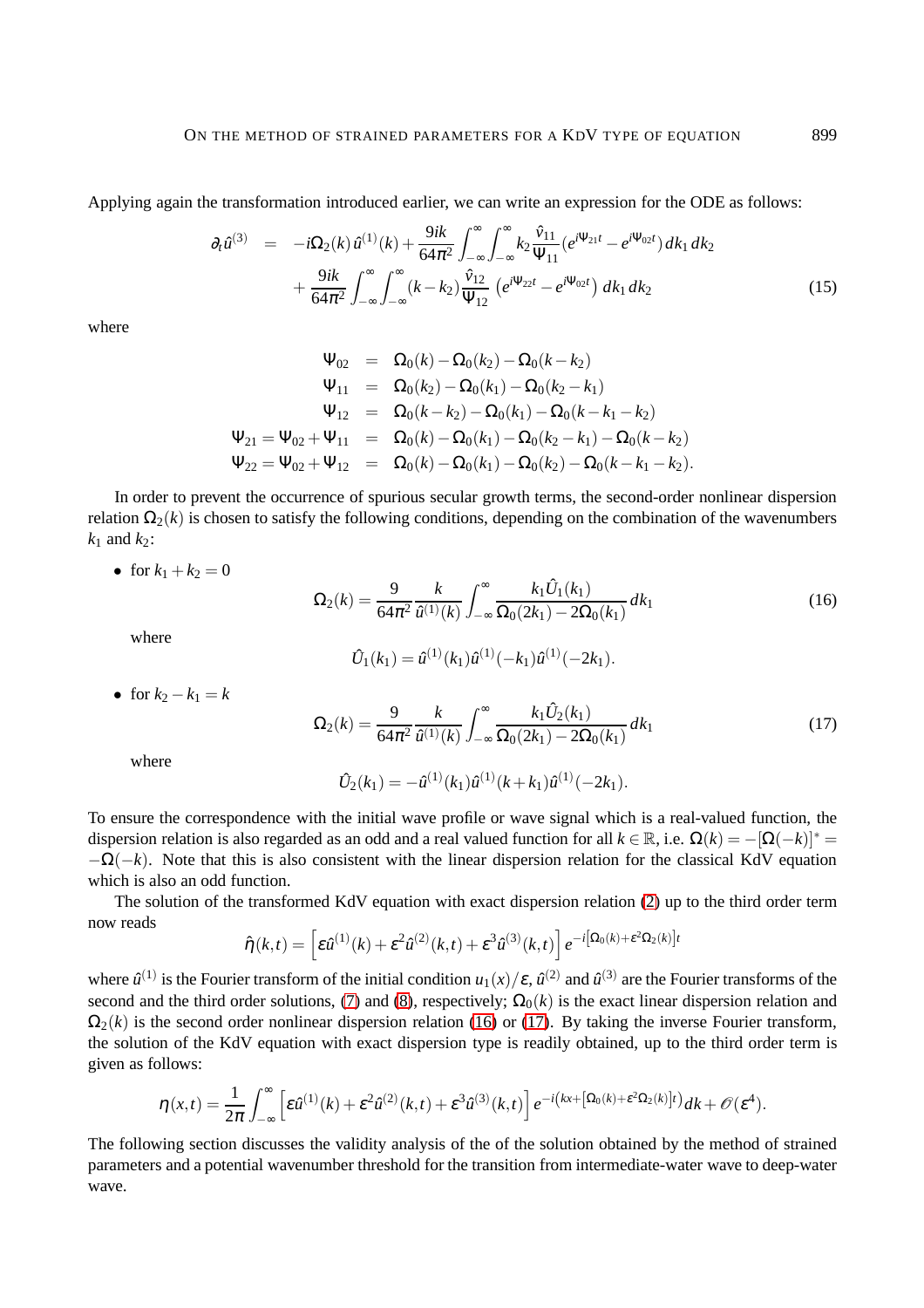### <span id="page-7-0"></span>**4 Validity analysis**

Theoretically, for any given initial condition  $\eta(x,0)$ , one can calculate its Fourier transform  $\hat{u}^{(1)}(k)$  and the second-order nonlinear dispersion relation  $\Omega_2$ . In practice, however, there are constraints need to be considered in order to find  $\Omega_2$ . The exact linear dispersion relation  $\Omega_0$  that appears on the denominator of the integrand of  $\Omega_2$  should be understood as having different expressions as the integrand term is integrated with respect to the wavenumber  $k_1$ .

For shallow-water wave case (long wavelength) when  $|k_1| \ll 1$ , i.e.  $k_1 = \mathcal{O}(\varepsilon)$ ,  $\Omega_0$  reduces to the linear dispersion for the classical KdV equation, thus the denominator of the integrand in [\(16\)](#page-6-0) and [\(17\)](#page-6-1) reduces to:

$$
\Omega_0(2k_1) - 2\Omega_0(k_1) \approx -k_1^3, \quad \text{for} \quad |k_1| \ll 1.
$$

Thus, for shallow-water wave case, it is sufficient to take any initial condition such that with  $\hat{u}^{(1)} = \mathcal{O}(1)$  to guarantee that  $\Omega_2$  is integrable or the integrand of  $\Omega_2 \in L^2(\mathbb{R})$ . This is consistent with the imposed initial condition  $\hat{u}_1 = \varepsilon \hat{u}^{(1)}$ .

On the other hand, for deep-water wave case (short wavelength) when  $|k_1| \gg 1$ , i.e.  $k_1 = \mathcal{O}(\varepsilon^{-1})$ , the exact dispersion relation  $\Omega_0$  reduces to the dispersion relation for deep-water wave case. Since  $tanh k_1 \approx 1$  for large  $|k_1|$ , the denominator of the integrand in [\(16\)](#page-6-0) and [\(17\)](#page-6-1) reduces to

$$
\Omega_0(2k_1) - 2\Omega_0(k_1) \approx \left(\sqrt{2} - 2\right)\sqrt{k_1}, \quad \text{for} \quad |k_1| \gg 1.
$$

Thus, for deep-water wave case, it is necessary to impose the initial condition such that  $\hat{u}^{(1)} = \mathcal{O}(k^{-5/6})$  to guarantee that  $\Omega_2$  is integrable or its integrand is in  $L^2(\mathbb{R})$ . This is almost consistent with the imposed initial condition of  $\hat{u}_1 = \mathcal{O}(\varepsilon)$  since now  $\hat{u}^{(1)} = \mathcal{O}(\varepsilon^{5/6}) \approx \mathcal{O}(1)$ .

For intermediate-water wave case (finite depth), rationalizing the denominator of the integrand of  $\Omega_2$ , the integrals of [\(16\)](#page-6-0) and [\(17\)](#page-6-1) can be expressed as (in terms of order, after dropping the factor  $-\frac{1}{4}$  $\frac{1}{4}$ ):

$$
\int \frac{\hat{U}_{1,2}(k_1)}{\tanh k_1} \left(1 + \frac{1}{\tanh^2 k_1}\right) \left[\Omega_0(2k_1) + 2\Omega_0(k_1)\right] dk_1.
$$

Defining the integrals in the expressions for  $\Omega_2$  in [\(16\)](#page-6-0) and [\(17\)](#page-6-1) as  $I_1$  and  $I_2$ , respectively, we have

$$
I_{1,2} = \int_{-\infty}^{-k_d} \hat{U}_{1,2} \mathcal{O}(\sqrt{k_1}) dk_1 + \int_{k_d}^{\infty} \hat{U}_{1,2} \mathcal{O}(\sqrt{k_1}) dk_1 + \int_{-k_d}^{-k_s} \frac{k_1 \hat{U}_{1,2}}{\Omega_0(2k_1) - 2\Omega_0(k_1)} dk_1 + \int_{k_s}^{k_d} \frac{k_1 \hat{U}_{1,2}}{\Omega_0(2k_1) - 2\Omega_0(k_1)} dk_1 + \int_{-k_s}^{k_s} \hat{U}_{1,2} \mathcal{O}(k_1^{-2}) dk_1
$$

where  $k_s$  and  $k_d$  are the wavenumber thresholds for the shallow-water wave and deep-water wave cases, respectively. Furthermore, we have

$$
\left|\int_{-k_s}^{k_s} \hat{U}_{1,2} \mathscr{O}(k_1^{-2})dk_1\right| \leq \int_{-k_s}^{k_s} \left|\hat{U}_{1,2} \mathscr{O}(k_1^{-2})\right| dk_1 \leq \int_{-\infty}^{\infty} \left|\hat{U}_{1,2} \mathscr{O}(k_1^{-2})\right| dk_1.
$$

Since  $\hat{U}_{1,2} = \mathcal{O}([{\hat{u}}^{(1)}]^3)$ , then for shallow-water wave (long wavelength), it is sufficient to take any initial condition such that with  $\hat{u}^{(1)} = \mathcal{O}(1)$  to guarantee that  $\Omega_2$  is integrable or the integrand of  $\Omega_2 \in L^2(\mathbb{R})$ . This is also consistent with the imposed initial condition  $\hat{u}_1 = \varepsilon \hat{u}^{(1)}$ .

Since we are interested in the region of the normalized wavenumber between the two wavenumber thresholds  $k_s < k < k_d$ , it is interesting to find possible values for these wavenumber thresholds  $k_s$  and  $k_d$ . It is known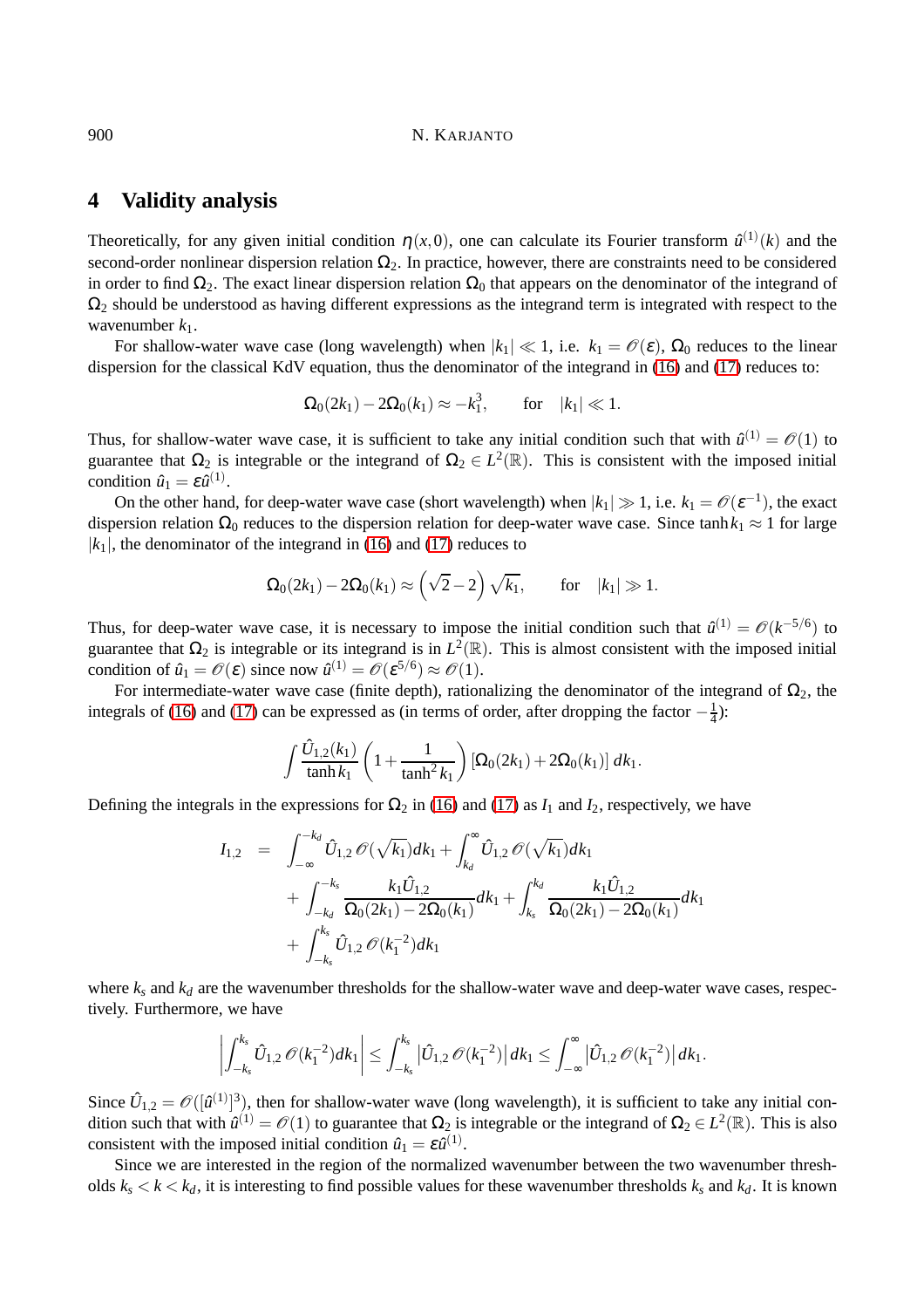in the literature that based on nonlinear, Stokes' wave theory, the characteristic for shallow-water waves or long waves is  $kh \ll 1$ , where h is the mean water depth. In our normalized notation, this will be  $k \ll 1$ . On the other hand, the characteristic for deep-water waves or short waves is  $kh \gg 1$ , or in normalized notation,  $k \gg 1$ . Linear (Airy) wave theory provides a particular wavenumber range for surface gravity waves at intermediate depth, i.e. in normalized form given as  $\pi/10 = k_s < k < k_d = \pi$  [\(Dean & Dalrymple, 1991](#page-9-1); [Schwartz](#page-11-19), [2006;](#page-11-19) [Mani, 2012\)](#page-10-17).

However, an article by [Bird & Peregrine \(2001\)](#page-9-4) states that the wavenumber interval for intermediate-water wave (in normalized form) is  $0.7 \le k < 1.363$ . The upper wavenumber threshold of 1.363 suggests that the authors adopted it from the context of the stability of surface gravity waves, where the process of nonlinear focusing ceases to exist for sufficiently small water depth. This result was first discovered by [Benjamin](#page-9-12) [\(1967\)](#page-9-12) and [Whitham](#page-12-3) [\(1974](#page-12-3)) when studying the instability of a uniform and finite-amplitude wave train; see also [Jonhson \(1977](#page-10-18)). Since the approach implemented in this paper follows the Stokes expansion method, and not necessarily from the context of wave train stability, in the following, we will provide a possible (normalized) value for upper-bound wavenumber threshold  $k_d$  as a transition from intermediate water-wave to deep-water wave.

In the literature, it is suggested but not proved that the wavenumber threshold  $k_s$  for the transition from shallow-[water wave to intermediate water-wave will be](#page-9-4)  $\pi/10 < k_s \lesssim 0.7$  [\(Dean & Dalrymple, 1991;](#page-9-1) Bird & Peregrine, [2001](#page-9-4)). A potential value for wavenumber threshold for deep-water wave case  $k_d$  can be found using an approximation for the integrand in the expression [\(16\)](#page-6-0) or [\(17\)](#page-6-1). We have  $\Omega_0(2k_1) + 2\Omega_0(k_1) < (2+\sqrt{2})\sqrt{k_1} <$  $4\sqrt{k_1}$ . Using a hyperbolic counterpart of Wilker's inequality: tanh  $x/x > 2 - (\sinh x/x)^2$ ,  $x ≠ 0$  [\(Wilker, 1989;](#page-12-4) [Zhu](#page-12-5), [2007\)](#page-12-5) and Huygen's inequality for the hyperbolic functions:  $\tanh x/x > 3 - 2\sinh x/x$ .  $x \neq 0$  [\(Huygens;](#page-10-19) Neuman & Sándor, [2010\)](#page-11-20), it can be shown that the integral [\(16\)](#page-6-0) or [\(17\)](#page-6-1) satisfies the inequality

$$
\int \frac{k_1 \hat{U}_{1,2}(k_1) dk_1}{|\Omega_0(2k_1) - 2\Omega_0(k_1)|} < \int \frac{\hat{U}_{1,2}(k_1) \mathcal{O}(k_1^{3/2})}{2k_1^2 - \sinh^2 k_1} \left(1 + \frac{1}{(3k_1 - 2\sinh k_1)^2}\right) dk_1 \quad \text{for} \quad k_s < k_1 < k_d.
$$

This inequality will be satisfied for the imposed initial condition  $\hat{u}^{(1)}$  approximately in the order of  $\mathcal{O}(k^{-5/3})$  up to  $\mathcal{O}(1)$ . Since the integrand's denominator of the right-hand side becomes singular when  $2k_1^2 - \sinh^2 k_1 = 0$ , this suggests a potential wavenumber threshold for deep-water wave  $k_d \approx 1.49143$ . This finding shows that  $k_d$ proposed in the context in this paper is consistent with the values of similar wavenumber thresholds mentioned in the literature, i.e.  $1.363 < k_d \approx 1.49143 < \pi$  [\(Dean & Dalrymple](#page-9-1), [1991](#page-9-1); [Bird & Peregrine](#page-9-4), [2001;](#page-9-4) [Schwartz](#page-11-19), [2006](#page-11-19); [Mani](#page-10-17), [2012](#page-10-17)).

# **5 Conclusion and remark**

The KdV type of equation with exact dispersion property is revisited in this paper. The attempt to find a solution up to the third-order term has been implemented using the regular perturbation theory. Due to mode generation through nonlinearity, it turned out that the third-order term consists of resonant terms which grow linearly in time. The occurrence of these resonant terms can be prevented by implementing the method of strained parameters, also known as the Lindstedt–Poincar´e technique. As a consequence, nonlinear dispersion relation terms for the second-order term are obtained which depend on the combinations of the wavenumbers mode generated through nonlinearity. The result from the validity analysis suggests that it is necessary to impose a particular order of the initial condition to guarantee the existence of the nonlinear dispersion relation. A simple analysis shows that a potential wavenumber threshold for the transition from the intermediate-water to the deep-water wave criteria lies consistently within the values found in the literature.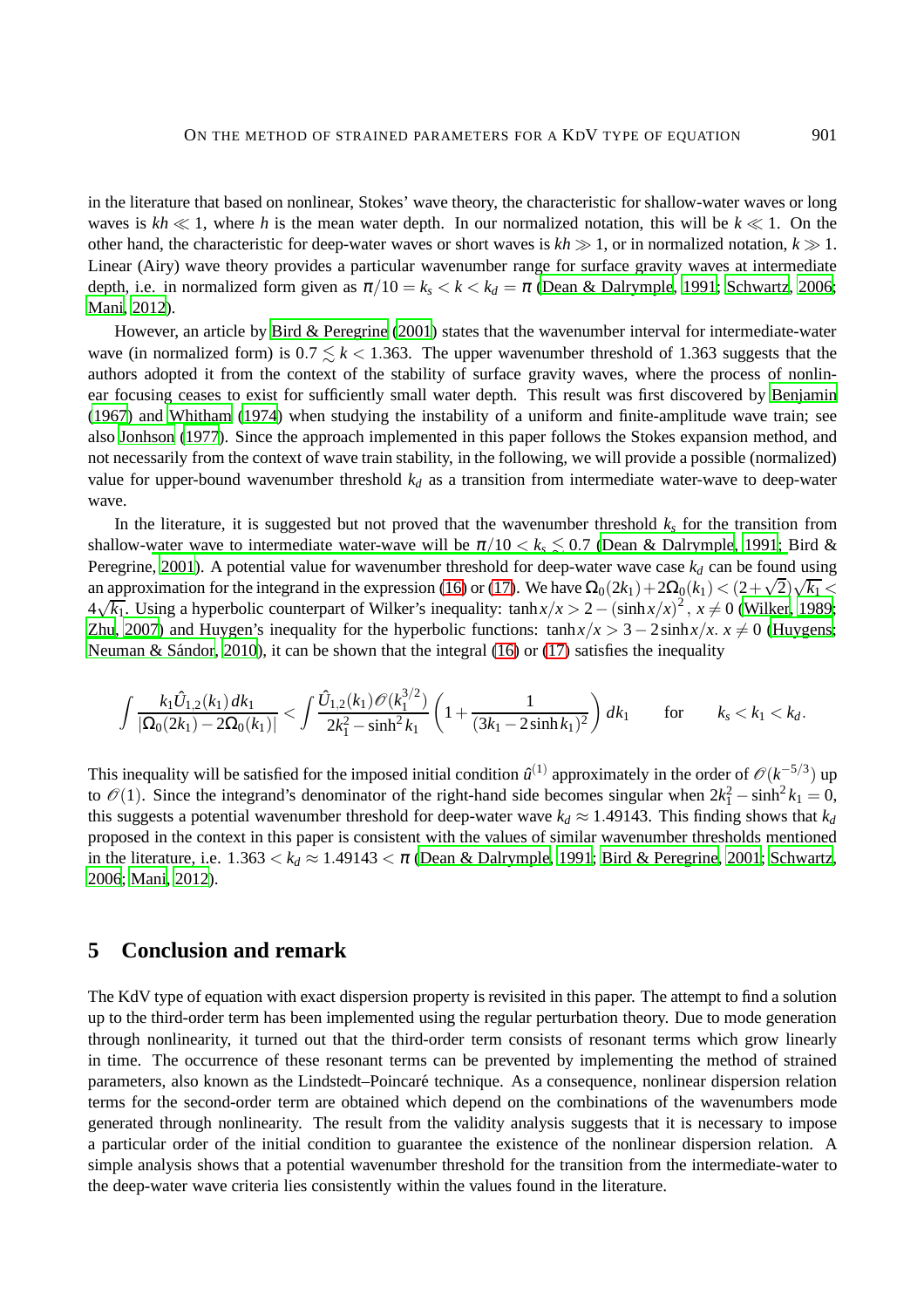# **Acknowledgement**

The author acknowledges Professor E. (Brenny) van Groesen (Universiteit Twente, The Netherlands and LabMath Indonesia), Professor Mark. J. Ablowitz (University of Colorado, Boulder), Professor Andy Chan Tak Yee (The University of Nottingham Malaysia Campus), Dr Gert Klopman (Universiteit Twente and Witteveen+Bos, The Netherlands), Dr Sivasankaran Sivanandam (National Taiwan University and University of Malaya, Malaysia) and Dr Mark Lawrence (Nazarbayev University, Kazakhstan) for many fruitful discussions as well as the anonymous referees for constructive suggestions for the improvement of this article.

# **Funding**

The research is supported by the project TWI.5374 of the Netherlands Organization of Scientific Research NWO, subdivision Applied Sciences STW, the New Researcher Fund NRF 5035-A2RL20 from the University of Nottingham, University Park Campus, UK and Malaysia Campus, Malaysia and the Seed Grant KΦ-13/28 from the 'Fund of Social Development' Corporate Fund and Central Research Office (CRO) of Nazarbayev University Research and Innovation System (NURIS), Kazakhstan.

# **References**

- <span id="page-9-6"></span>ADOMIAN, G. (1994) *Solving Frontier Problems of Physics: The Decomposition Method*. Dordrecht: Kluwer Academic Publishers.
- <span id="page-9-9"></span>ANDONOWATI, KARJANTO, N. & VAN GROESEN, E. (2007) Extreme wave phenomena in down-stream running modulated waves. *Applied Mathematical Modelling*, **31**, 1425–1443.
- <span id="page-9-12"></span>BENJAMIN, T. B. (1967) Instability of periodic wavetrains in nonlinear dispersive systems. *Proceedings of the Royal Society of London*, **A299**, 59–75.
- <span id="page-9-3"></span>BENNEY, D. J. (1962) Nonlinear gravity wave interactions. *Journal of Fluid Mechanics*, **14**, 577–584.
- <span id="page-9-4"></span>BIRD, C. C. & PEREGRINE, D. H. (2001) Wave crest interaction in water of intermediate depth. *Coastal Engineering Proceedings*, **1**, 98–111.
- <span id="page-9-0"></span>CAHYONO, E. (2002) Analytical wave codes for predicting surface waves in a laboratory basin. *Ph.D. Thesis*, Department of Applied Mathematics, University of Twente, The Netherlands.
- <span id="page-9-5"></span>CRAIK, A. D. D. (1985) *Wave Interactions and Fluid Flows*. Cambridge: Cambridge University Press.
- <span id="page-9-1"></span>DEAN, R. G. & DALRYMPLE, R. A. (1991) *Water Wave Mechanics for Engineers and Scientists*. Singapore: World Scientific (Originally published in 1984, New Jersey: Prentice-Hall.)
- <span id="page-9-2"></span>DEBNATH, L. (1994) *Nonlinear Water Waves*. San Diego: Academic Press.
- <span id="page-9-7"></span>DINGEMANS, M. W. (1997) *Water wave propagation over uneven bottoms*. Advanced Series on Ocean Engineering, vol. 13. Singapore: World Scientific.
- <span id="page-9-8"></span>DINGEMANS, M. & OTTA, A. K. (2001) Nonlinear Modulation of Water Waves. *Advances in Coastal and Ocean Engineering* (P. L.-F. Liu, ed), vol. 7. Singapore: World Scientific.
- <span id="page-9-11"></span>DYACHENKO, A. I. & ZAKHAROV, V. E. (2008) On the formation of freak waves on the surface of deep water. *JETP Letters*, **88**(5), 307–311.
- <span id="page-9-10"></span>DYSTHE, K. B. & TRULSEN, K. (1999) Note on breather type solutions of the NLS models for freak-waves. *Physica Scripta*, **T82**, 48–52.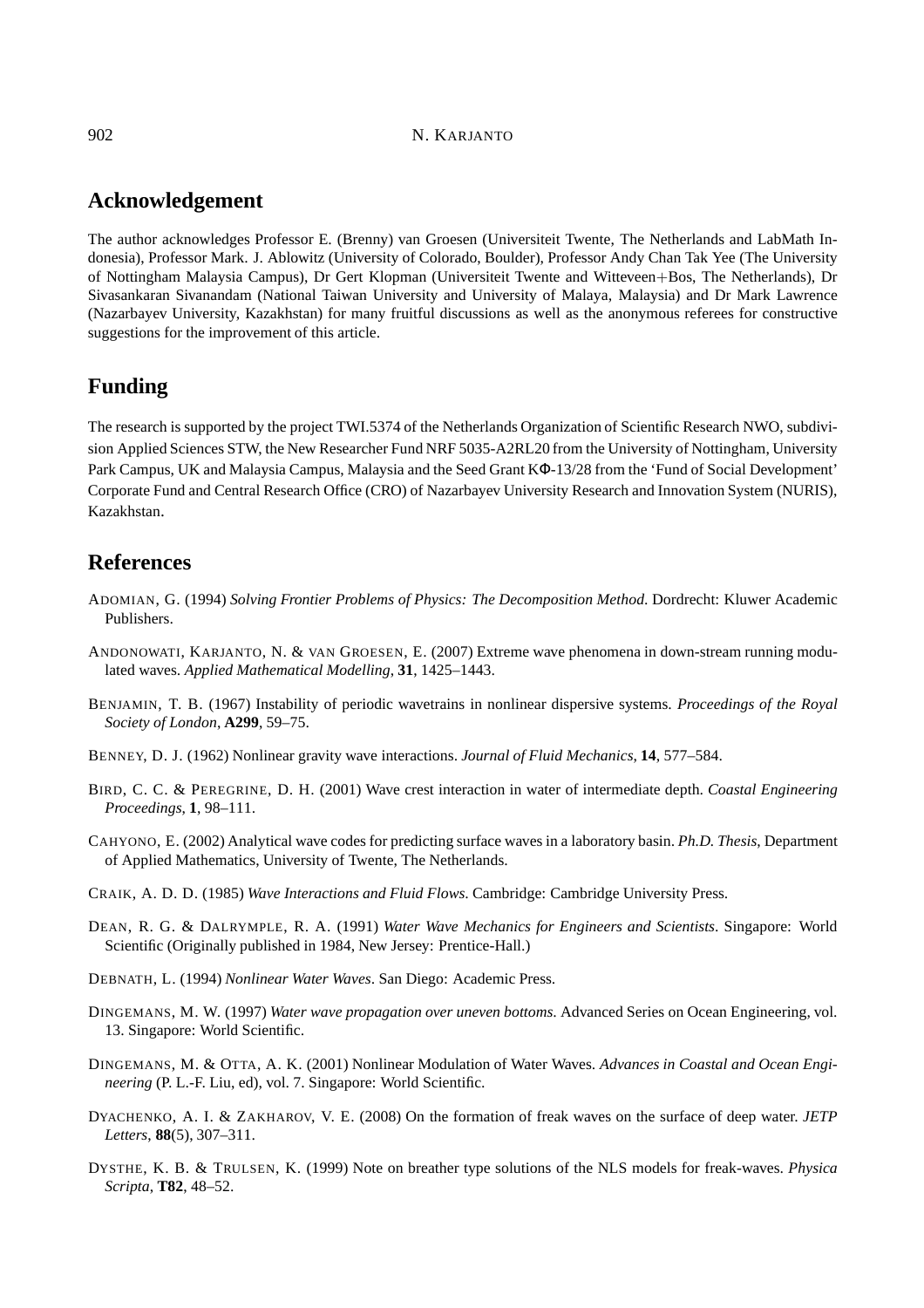- <span id="page-10-2"></span>HASSELMANN, K. (1962) On the nonlinear energy transfer in a gravity wave spectrum. Part 1: General theory. *Journal of Fluid Mechanics*, **12**, 481–500.
- <span id="page-10-3"></span>HASSELMANN, K. (1963) On the nonlinear energy transfer in a gravity wave spectrum. Part 2: Conservation theorems, wave-particle analogy, irreversibility. *Journal of Fluid Mechanics*, **15**, 273–281. Part 3. Ibid. **15**, 385–398.
- <span id="page-10-13"></span>HENDERSON, K. L., PEREGRINE, D. H. & DOLD, J. W. (1999) Unsteady water wave modulations: fully nonlinear solutions and comparisons with the nonlinear Schrödinger equation. *Wave Motion*, **29**, 341–461.
- <span id="page-10-5"></span>HINCH, E. J. (1991) *Perturbation Methods*. Cambridge: Cambridge University Press.
- <span id="page-10-8"></span>HUIJSMANS, R. H. M., KLOPMAN, G., KARJANTO, N. & ANDONOWATI. (2005) Experiments on extreme wave generation using the Soliton on Finite Background. *Rogue Waves 2004*. (M. Olagnon & M. Prevosto eds), IFREMER, 10 pp. Available online at <http://arxiv.org/abs/1110.5120>.
- <span id="page-10-19"></span>HUYGENS, C. *Oeuvres Complètes 1888-1940*. Publiées par la Société Hollandaise des Sciences, Haga.
- <span id="page-10-18"></span>JOHNSON, R. S. (1977) On the modulation of water waves in the neighbourhood of *kh* ≈ 1.363. *Proceedings of the Royal Society of London*, **A357**, 131–141.
- <span id="page-10-6"></span>KARJANTO, N. (2006) Mathematical aspects of extreme water waves. *Ph.D. Thesis*, Department of Applied Mathematics, University of Twente, The Netherlands.
- <span id="page-10-7"></span>KARJANTO, N., VAN GROESEN, E. & PETERSON, P. (2002) Investigation of the maximum amplitude increase from the Benjamin-Feir instability. *Journal of the Indonesian Mathematical Society*, 8(4), 39–47. Available online at <http://arxiv.org/abs/1110.4686>.
- <span id="page-10-9"></span>KARJANTO, N. & VAN GROESEN, E. (2007) Note on wavefront dislocation in surface water waves. *Physics Letters A*, **371**(3), 173–179.
- <span id="page-10-10"></span>KARJANTO, N. & VAN GROESEN, E. (2008) Derivation of the NLS breather solutions using displaced phaseamplitude variables. *Proceedings of the 5th SEAMS-GMU Conference 2007*, pp. 357-368. Available online at <http://arxiv.org/abs/1110.4704>.
- <span id="page-10-11"></span>KARJANTO, N. & VAN GROESEN, E. (2009) Mathematical Physics Properties of Waves on Finite Background. *Handbook of Solitons: Research, Technology and Applications*. (S. P. Lang & S. H. Bedore, eds), pp. 501-539. Hauppauge, New York: Nova Science Publishers.
- <span id="page-10-12"></span>KARJANTO, N. & VAN GROESEN, E. (2010) Qualitative comparisons of experimental results on deterministic freak wave generation based on modulational instability. *Journal of Hydro-environment Research*, **3**, 186–192.
- <span id="page-10-4"></span>KEVORKIAN, J. & COLE, J. D. (1981) *Perturbation Methods in Applied Mathematics*, Berlin, Heidelberg, New York: Springer.
- <span id="page-10-14"></span>KHARIF, C. & PELINOVSKY, E. (2003) Physical mechanisms of the rogue wave phenomenon. *European Journal of Mechanics: B/Fluids*, **22**, 603–634.
- <span id="page-10-15"></span>KHARIF, C., PELINOVSKY, E. & SLUNYAEV, A. (2009) *Rogue Waves in the Ocean*. Berlin, Heidelberg: Springer.
- <span id="page-10-0"></span>KORTEWEG, D. J. & DE VRIES, G. (1895) On the change of form of long waves advancing in a rectangular canal, and on a new type of long stationary waves. *Philosophical Magazine*, **39**, 422–443.
- <span id="page-10-16"></span>LAMB, H.. *Hydrodynamics*, 6<sup>th</sup> edn. Cambridge: Cambridge University Press. (Originally published in 1879, the 6<sup>th</sup> extended edition appeared first in 1932.)
- <span id="page-10-1"></span>LONGUET-HIGGINS, M. S. (1962) Resonant interactions between two trains of gravity waves. *Journal of Fluid Mechanics*, **12**, 321–332.
- <span id="page-10-17"></span>MANI, J. S. (2012) *Coastal Hydrodynamics*. New Delhi: PHI Learning Pvt. Ltd.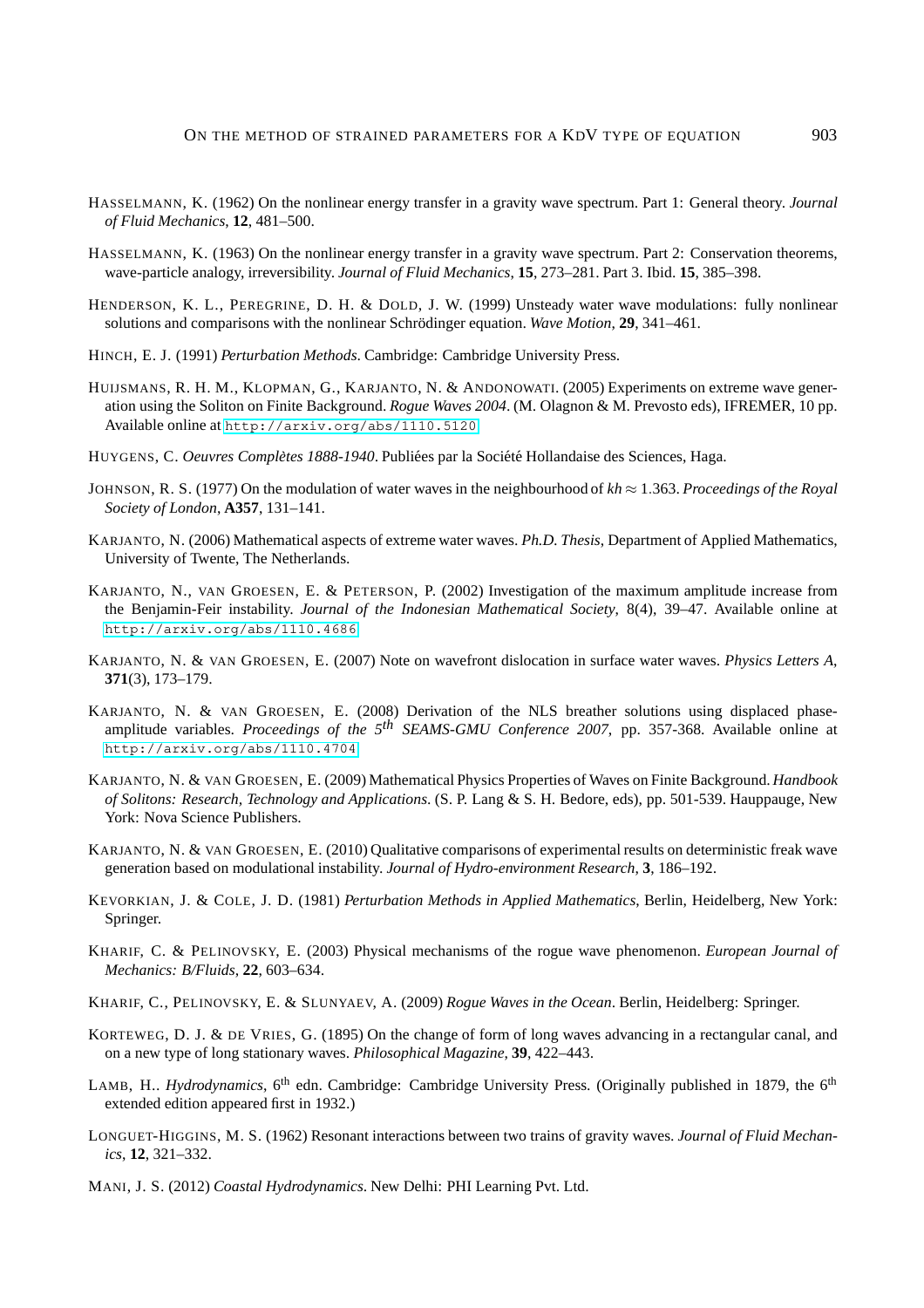<span id="page-11-5"></span>NAYFEH, A. H. (1973) *Perturbation Methods*. New York: John Wiley & Sons.

- <span id="page-11-20"></span>NEUMAN, E. & SÁNDOR, J. (2010) On some inequalities involving trigonometric and hyperbolic functions with emphasis on the Cusa-Huygens, Wilker and Huygens inequalities. *Mathematical Inequalities and Applications*, **13**, 715–723.
- <span id="page-11-12"></span>ONORATO, M., OSBORNE, A. R., SERIO, M. & BERTONE, S. (2001) Freak waves in random oceanic sea states. *Physical Review Letters*, **86**, 5831–5834.
- <span id="page-11-13"></span>ONORATO, M., OSBORNE, A. R. & SERIO, M. (2006) Modulational instability in crossing sea states: A possible mechanism for the formation of freak waves. *Physical Review Letters*, **96**, 014503.
- <span id="page-11-10"></span>OSBORNE, A. R., ONORATO, M., & SERIO, M. (2000) The nonlinear dynamics of rogue waves and holes in deep-water gravity wave trains. *Physics Letters A*, **275**, 386–393.
- <span id="page-11-11"></span>OSBORNE, A. R. (2001) The random and deterministic dynamics of 'rogue waves' in unidirectional, deep-water wave trains. *Marine Structures*, **14**, 275–293.
- <span id="page-11-14"></span>PELINOVSKY, E., TALIPOVA, T., & KHARIF, C. (2000) Nonlinear-dispersive mechanism of the freak wave formation in shallow water. *Physica D*, **147**, 83–94.
- <span id="page-11-3"></span>PHILLIPS, O. M. (1960) On the dynamics of unsteady gravity waves of finite amplitude. Part 1: The elementary interactions. *Journal of Fluid Mechanics*, **9**, 193–217.
- <span id="page-11-4"></span>PHILLIPS, O. M. (1961) On the dynamics of unsteady gravity waves of finite amplitude. Part 2: Local properties of a random wave field. *Journal of Fluid Mechanics*, **11**, 143–155.
- <span id="page-11-18"></span>PHILLIPS, O. M. (1977) *The Dynamics of the Upper Ocean*, 2<sup>nd</sup> edn. Cambridge: Cambridge University Press.
- <span id="page-11-7"></span>SADAT, H. (2010) Equivalence between the Adomian decomposition method and a perturbation method. *Physica Scripta*, **82**, 045004.
- <span id="page-11-19"></span>SCHWARTZ, M. (2006) *Encyclopedia of Coastal Science*. Berlin, Heidelberg, New York: Springer.
- <span id="page-11-16"></span>SHRIRA, V. I. & GEOGJAEV, V. V. (2010) What makes the Peregrine soliton so special as a prototype of freak waves? *Journal of Engineering Mathematics*, **67**, 11–22.
- <span id="page-11-15"></span>SOLLI, D. R., ROPERS, C., KOONATH, P. & JALALI, B. (2007) Optical rogue waves. *Nature* **450**, 1054–1057.
- <span id="page-11-0"></span>VAN GROESEN, E. (1998) Wave groups in unidirectional surface wave models. *Journal of Engineering Mathematics*, **34**, 215–226.
- <span id="page-11-8"></span>VAN GROESEN, E., ANDONOWATI & KARJANTO, N. (2005) Deterministic aspect of nonlinear modulation instability. *Rogue Waves 2004*. (M. Olagnon & M. Prevosto eds), IFREMER, 12 pp. Available online at <http://arxiv.org/abs/1110.5119>.
- <span id="page-11-9"></span>VAN GROESEN, E., ANDONOWATI & KARJANTO, N. (2006) Displaced phase-amplitude variables for waves on finite background. *Physics Letters A*, **354**(4), 312–319.
- <span id="page-11-1"></span>VAN GROESEN, E. & ANDONOWATI. (2007) Variational derivation of KdV-type models for surface water waves. *Physics Letters A*, **366**, 195–201.
- <span id="page-11-2"></span>VAN GROESEN, E., ANDONOWATI, SHE LIAM, L. & LAKHTUROV, I. (2010) Accurate modelling of uni-directional surface waves. *Journal of Computational and Applied Mathematics*, **234**, 1747–1756.
- <span id="page-11-17"></span>VAN GROESEN, E. & DE JAGER, E. M. (1994) *Mathematical Structures in Continuous Dynamical Systems*. Amsterdam: Elsevier/North-Holland.
- <span id="page-11-6"></span>WAZWAZ, A. M. (2009) *Partial Differential Equations and Solitary Waves Theory*. Berlin, Beijing: Springer and Higher Education Press.